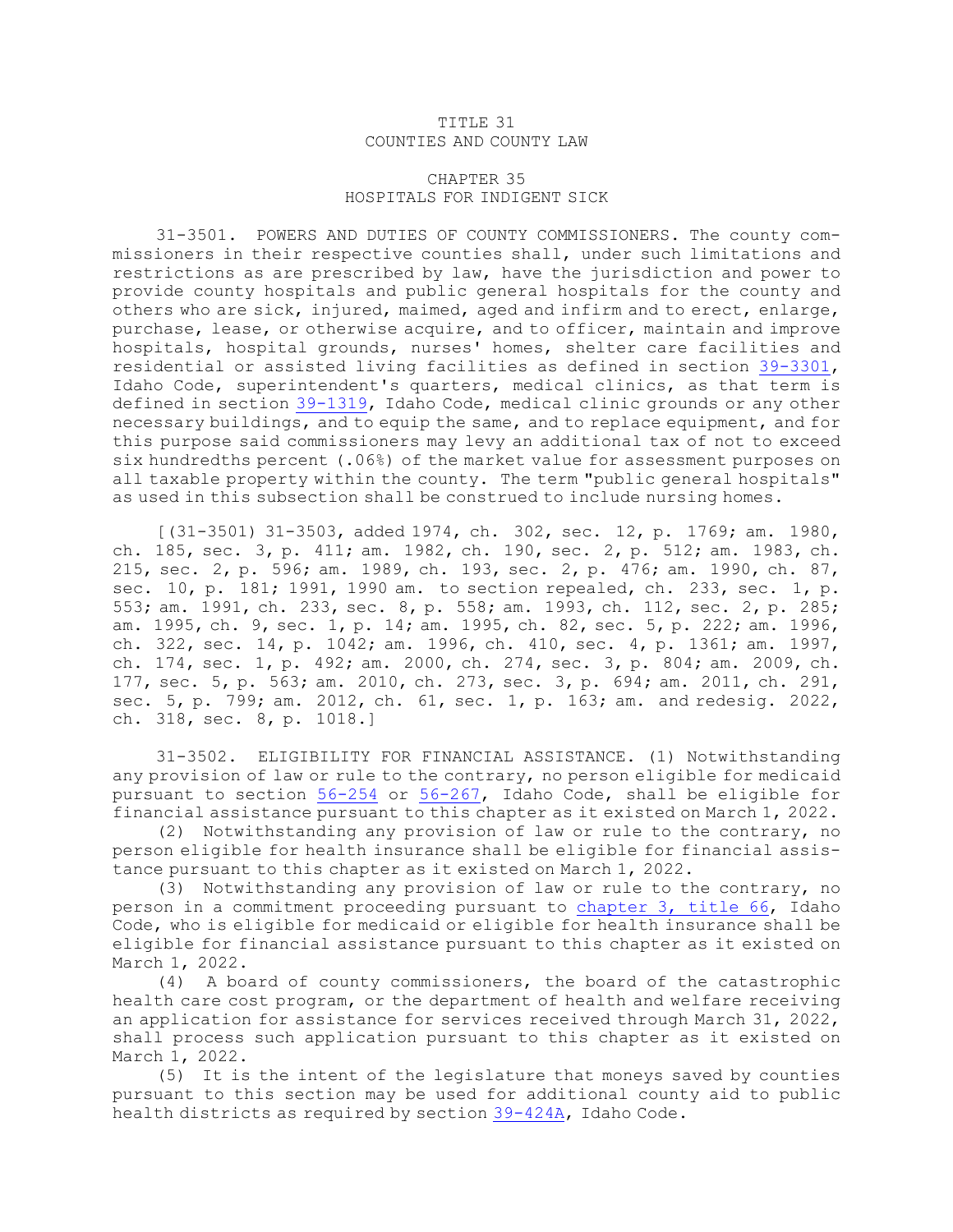[(31-3502) 31-3505H, added 2021, ch. 336, sec. 1, p. 1020; am. and redesig. 2022, ch. 318, sec. 24, p. 1020.]

31-3503. REIMBURSEMENT. (1) An approved application for financial assistance for services received through March 31, 2022, shall obligate an applicant to reimburse the obligated county and the state for such reasonable portion of the financial assistance paid on behalf of the applicant as the county commissioners may determine that the applicant is able to pay from resources over <sup>a</sup> reasonable period of time. Cash amounts received shall be prorated between the county and the state in proportion to the amount each has paid. Moneys distributed to the state shall be deposited into the state general fund.

(2) <sup>A</sup> final determination shall not relieve the applicant's duty to make additional reimbursement from resources if the county commissioners subsequently find within <sup>a</sup> reasonable period of time that there has been <sup>a</sup> substantial change in circumstances such that the applicant is able to pay additional amounts up to the total claim paid on behalf of the applicant.

(3) <sup>A</sup> final determination shall not prohibit the county commissioners from reviewing <sup>a</sup> petition from an applicant to reduce an order of reimbursement based on <sup>a</sup> substantial change in circumstances.

(4) The automatic lien created pursuant to the chapter may be filed and recorded in any county of this state wherein the applicant has resources and may be liquidated or unliquidated in amount. Nothing herein shall prohibit an applicant from executing <sup>a</sup> consensual lien in addition to the automatic lien created by filing an application pursuant to this chapter. In the event that resources can be located in another state, the clerk may file the lien with the district court and provide notice to the recipient. The recipient shall have twenty (20) days to object, following which the district court shall enter judgment against the recipient. The judgment entered may thereafter be filed as provided for the filing of <sup>a</sup> foreign judgment in that jurisdiction.

(5) The county shall have the same right of recovery as provided to the state of Idaho pursuant to sections [56-218](https://legislature.idaho.gov/statutesrules/idstat/Title56/T56CH2/SECT56-218) and [56-218A](https://legislature.idaho.gov/statutesrules/idstat/Title56/T56CH2/SECT56-218A), Idaho Code.

(6) The county commissioners may require the employment of such of the medically indigent as are capable and able to work and whose attending physician certifies they are capable of working.

(7) That portion of the moneys received by <sup>a</sup> county as reimbursement that are not assigned to the state shall be credited to the respective county current expense fund.

(8) The automatic lien attached to an application for services received through March 31, 2022, pursuant to this chapter as it existed on March 1, 2022, shall continue to be valid for the purposes of collecting reimbursement pursuant to this section.

[(31-3503) 31-3510A, added 1983, ch. 215, sec. 4, p. 597; repealed 1990, ch. 87, sec. 1, p. 178; reinstated 1991, ch. 233, sec. 1, p. 553; am. 1996, ch. 410, sec. 21, p. 1369; am. 2008, ch. 189, sec. 2, p. 594; am. 2010, ch. 273, sec. 20, p. 704; am. 2011, ch. 291, sec. 20, p. 808; am. and redesig. 2022, ch. 318, sec. 31, p. 1020.]

31-3504. JOINT COUNTY HOSPITALS. Recognizing the need of hospitals for the public welfare and the burden for one (1) county to finance the cost of such construction, operation and maintenance thereof within its own boundaries under certain circumstances, the county commissioners in their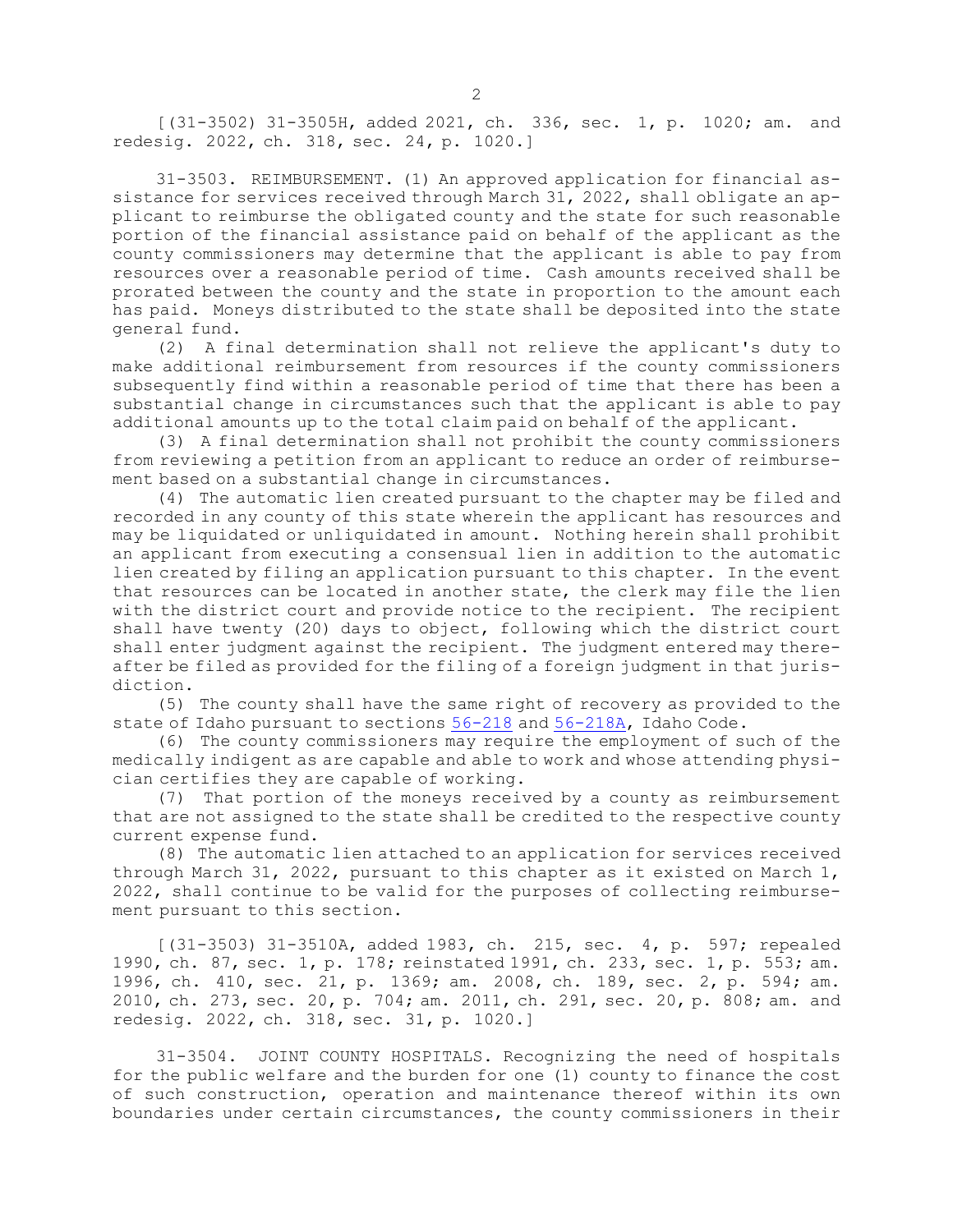respective counties shall have the power to jointly and severally enter into contracts or agreements with one (1) or more adjoining counties to construct, operate and maintain joint county hospitals, either within or without the boundaries of such counties, upon <sup>a</sup> finding of each such county commissioners that there is <sup>a</sup> public necessity requiring the financing of such hospital facilities jointly with one (1) or more adjoining counties. The county commissioners shall have the same powers to operate, finance and bond for such joint county hospitals as they would have for <sup>a</sup> county hospital.

[(31-3504) 31-3512, added 1974, ch. 302, sec. 12, p. 1769; am. 2010, ch. 273, sec. 22, p. 705; am. and redesig. 2022, ch. 318, sec. 33, p. 1021.]

31-3505. ELECTION FOR ISSUANCE OF BONDS. The county commissioners may, when they deem the welfare of their counties require it, or when petitioned thereto by <sup>a</sup> number of resident taxpayers of their respective counties equal to five percent (5%) of the number of persons voting for the secretary of state of the state of Idaho, at the election next preceding the date of such petition, submit to the qualified electors of said county at any election held as provided in section [34-106](https://legislature.idaho.gov/statutesrules/idstat/Title34/T34CH1/SECT34-106), Idaho Code, the proposition whether negotiable coupon bonds of the county to the amount stated in such proposition shall be issued and sold for the purpose of providing such hospital, hospital grounds, nurses' homes, nursing homes, residential or assisted living facilities, shelter care facilities, medical clinics, superintendent's quarters, or any other necessary buildings, and equipment, and may on their own initiative submit to the qualified electors of the county at any general election the proposition whether negotiable coupon bonds of the county to the amount stated in such proposition shall be issued and sold for the purpose of providing for the extension and enlargement of existing hospital, hospital grounds, nurses' homes, nursing homes, residential or assisted living facilities, shelter care facilities, medical clinics or grounds, superintendent's quarters, or any other necessary buildings, and equipment, and when authorized thereto by two-thirds (2/3) vote at such election, shall issue and sell such coupon bonds and use the proceeds therefrom for the purposes authorized by such election. Said proposition may be submitted to the qualified electors at an election held subject to the provisions of section [34-106](https://legislature.idaho.gov/statutesrules/idstat/Title34/T34CH1/SECT34-106), Idaho Code, if the county commissioners shall by resolution so determine. No person shall be qualified to vote at any election held under the provisions of this section unless he shall possess all the qualifications required of electors under the general laws of this state.

The county commissioners shall be governed in calling and holding such election and in the issuance and sale of such bonds, and in the providing for the payment of the principal and interest thereon by the provisions of [chapter](https://legislature.idaho.gov/statutesrules/idstat/Title31/T31CH19) 19, title 31, Idaho Code, and by the provisions of [chapter](https://legislature.idaho.gov/statutesrules/idstat/Title57/T57CH2) 2, title [57](https://legislature.idaho.gov/statutesrules/idstat/Title57/T57CH2), Idaho Code; provided, however, that when such bonds have been issued and sold and <sup>a</sup> period of two (2) years or more has elapsed from the date of sale of said bonds and for any reason the proceeds from the sale of said bonds or other moneys appropriated for the purpose for which said bonds were issued, have not been used for the purpose for which they were appropriated or said bond issue made, the county commissioners may, with the written consent of all of the bondholders first having been obtained, submit to the qualified electors, as herein defined, the question of spending such moneys for <sup>a</sup> definite purpose. The purpose for which it is decided to spend such moneys shall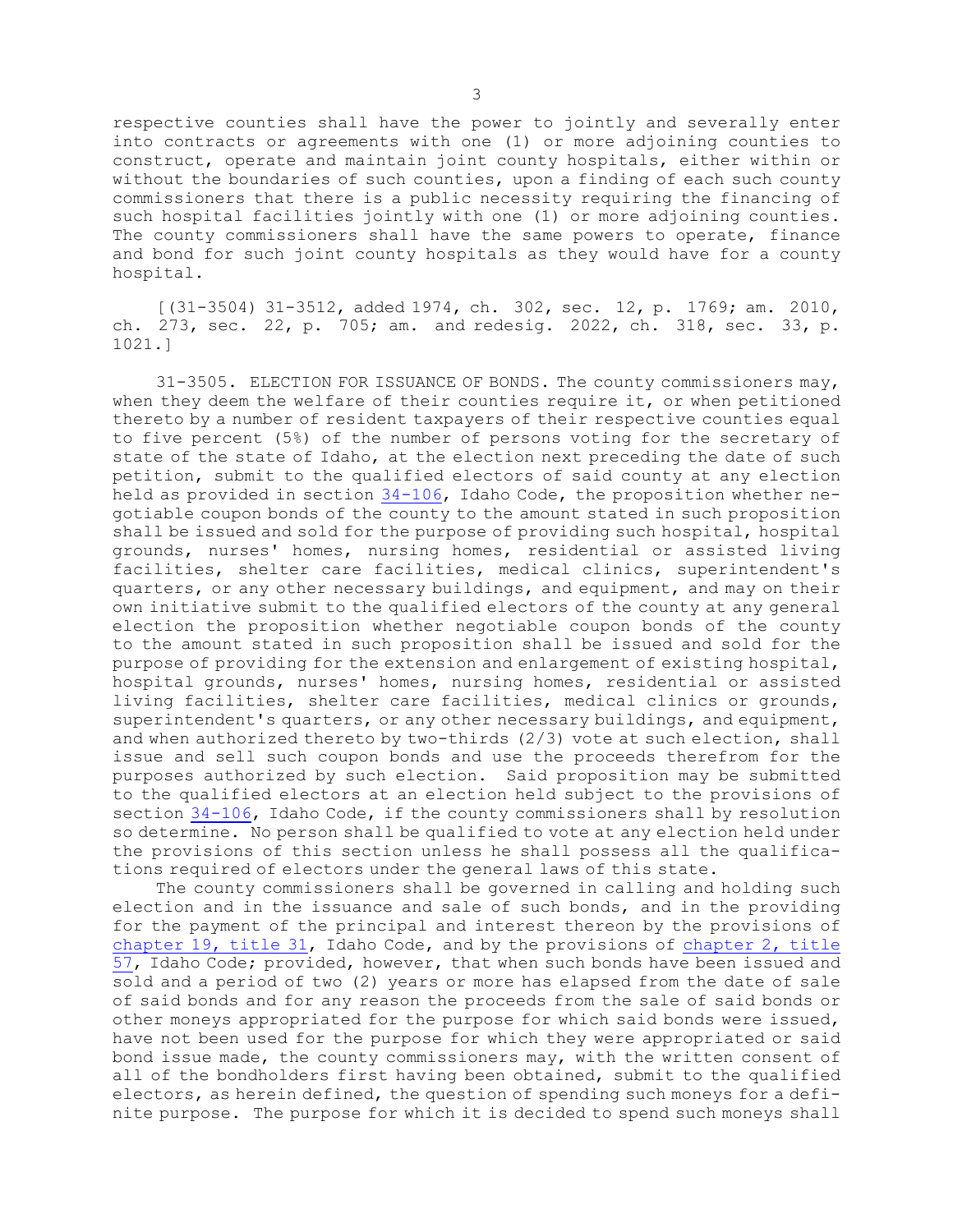be clearly and plainly stated on the ballot. If <sup>a</sup> majority of the qualified electors shall vote in favor of spending such moneys for the purpose stated, the county commissioners shall proceed in the same manner as if such different purpose had been the original purpose for such bond issue or appropriation. Provided, further that if less than <sup>a</sup> majority of the qualified electors shall vote in favor of spending such moneys for such different purpose, or if no such election should be had, when all of the bonds shall have been retired, such excess moneys shall be placed in the general fund.

[(31-3505) 31-3513, added 1974, ch. 302, sec. 12, p. 1769; am. 1980, ch. 185, sec. 4, p. 411; am. 1989, ch. 193, sec. 4, p. 477; am. 1993, ch. 112, sec. 3, p. 285; am. 1995, ch. 118, sec. 33, p. 457; am. 2000, ch. 274, sec. 4, p. 805; am. 2010, ch. 273, sec. 23, p. 705; am. and redesig. 2022, ch. 318, sec. 34, p. 1022.]

31-3506. INTERNAL MANAGEMENT -- ACCOUNTS AND REPORTS. Such facilities as referred to in section [31-3503](https://legislature.idaho.gov/statutesrules/idstat/Title31/T31CH35/SECT31-3503), Idaho Code, may suitably provide for and accept other patients and must charge and accept payments from such other patients as are able to make payments for services rendered and care given. The county commissioners may make suitable rules and regulations for the management and operation of such property by <sup>a</sup> suitable board of control, or otherwise, or for carrying out such hospital uses and purposes under <sup>a</sup> lease of the same.

The boards or officers or lessees of such hospital property shall render accounts and reports to the county commissioners as may be required by the county commissioners; and shall render accounts and deliver over any and all moneys received by them for the county to the county treasurer to be credited to the operation expense of hospitals and indigent sick and otherwise dependent poor of the county in such manner as provided by law for the handling of funds of this kind.

Said board of control may permit persons from out of the county where such hospital is located to be admitted for hospitalization to such hospital. As to such cases special rates for the use and service of such hospital may be provided which rates shall apply equally to all such patients who do not pay taxes within the county where such hospital is located. The purpose of providing such special rates shall be to compel persons living out of the county where such hospital is located, and who receive hospitalization in such hospital, to bear <sup>a</sup> just burden of the cost of construction and maintenance of such hospital.

[(31-3506) 31-3514, added 1974, ch. 302, sec. 12, p. 1769; am. 1980, ch. 185, sec. 5, p. 412; am. 1982, ch. 340, sec. 10, p. 856; am. 1989, ch. 193, sec. 5, p. 478; am. 1993, ch. 112, sec. 4, p. 286; am. 2010, ch. 273, sec. 24, p. 706; am. and redesig. 2022, ch. 318, sec. 35, p. 1023.]

31-3507. LEASE OR SALE. Such counties acting through their county commissioners shall have the right to lease such hospitals upon such terms and for such <sup>a</sup> length of time as they may decide, or to sell the same; provided, however, that no such lease or sale, except those leases entered into between such counties and the Idaho health facilities authority as provided in section [31-836](https://legislature.idaho.gov/statutesrules/idstat/Title31/T31CH8/SECT31-836), Idaho Code, shall be final or valid unless and until it has been approved by <sup>a</sup> majority of the qualified electors of said county voting on such question at an election held subject to the provisions of section [34-106](https://legislature.idaho.gov/statutesrules/idstat/Title34/T34CH1/SECT34-106), Idaho Code; except if <sup>a</sup> hospital district has been created under the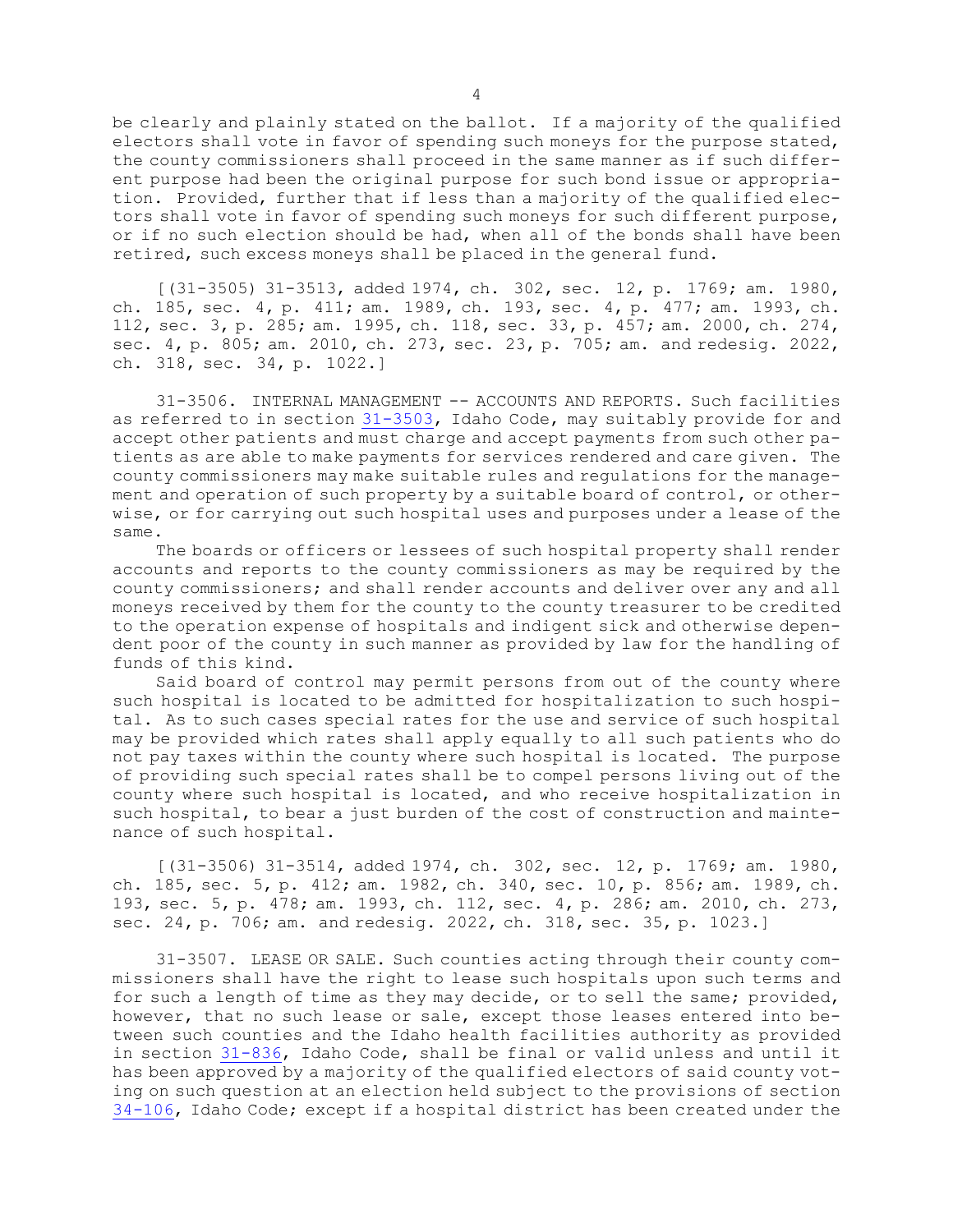provisions of [chapter](https://legislature.idaho.gov/statutesrules/idstat/Title39/T39CH13) 13, title 39, Idaho Code, county commissioners shall have the right to lease, as provided in section [31-836](https://legislature.idaho.gov/statutesrules/idstat/Title31/T31CH8/SECT31-836), Idaho Code, such hospitals within <sup>a</sup> created hospital district to the hospital district without submitting the question of lease or sale to the qualified electors of the county or the respective hospital district.

[(31-3507) 31-3515, added 1974, ch. 302, sec. 12, p. 1769; am. 1978, ch. 42, sec. 2, p. 76; am. 1980, ch. 57, sec. 1, p. 115; am. 1995, ch. 118, sec. 34, p. 458; am. 2010, ch. 273, sec. 25, p. 707; am. and redesig. 2022, ch. 318, sec. 36, p. 1023.]

31-3508. CONVEYANCE, LEASE OF COUNTY HOSPITAL TO NONPROFIT CORPORA-TION. (1) As an alternative to the procedure set forth in section [31-3507](https://legislature.idaho.gov/statutesrules/idstat/Title31/T31CH35/SECT31-3507), Idaho Code, counties acting through their respective county commissioners may convey or lease county hospitals, and the equipment therein, subject to the following conditions:

(a) The entity to which the hospital is to be transferred shall be <sup>a</sup> nonprofit corporation;

(b) No lease term shall exceed ninety-nine (99) years. This subsection supersedes that part of section [31-836](https://legislature.idaho.gov/statutesrules/idstat/Title31/T31CH8/SECT31-836), Idaho Code, which is inconsistent herewith;

(c) The governing body of the nonprofit corporation must be composed initially of the incumbent members of the board of hospital trustees, as individuals. The articles of incorporation must provide for <sup>a</sup> membership of the corporation which is:

(i) Broadly representative of the public and includes residents of each incorporated city in the county and of the unincorporated area of the county; or

(ii) <sup>A</sup> single nonprofit corporate member having articles of incorporation which provide for <sup>a</sup> membership of that corporation which is broadly representative of the public and includes residents of each incorporated city in the county and of the unincorporated area of the county.

The articles must further provide for the selection of the governing body by the membership of the corporation, or exclusively by <sup>a</sup> parent corporation which is the corporate member, with voting power, and not by the governing body itself, except to fill <sup>a</sup> vacancy for the unexpired term. The articles must further provide that no member of the governing body shall serve more than two (2) consecutive three (3) year terms.

(d) The nonprofit corporation must provide care for indigent patients, and receive any person falling sick or maimed within the county.

(e) The transfer agreement must provide for the transfer of patients, staff and employees, and for the continuing administration of any trusts or bequests or maintenance of records pertaining to the existing public hospital.

(f) The transfer or lease agreement shall provide for <sup>a</sup> transfer or lease price which shall be either of the following:

(i) The acceptance of all assets and assumption of all liabilities; or

(ii) Such other price as the commissioners and the nonprofit corporation may agree.

(2) If any hospital which has been conveyed pursuant to this section ceases to be used as <sup>a</sup> nonprofit hospital, unless the premises so conveyed are sold and the proceeds used to erect or enlarge another nonprofit hos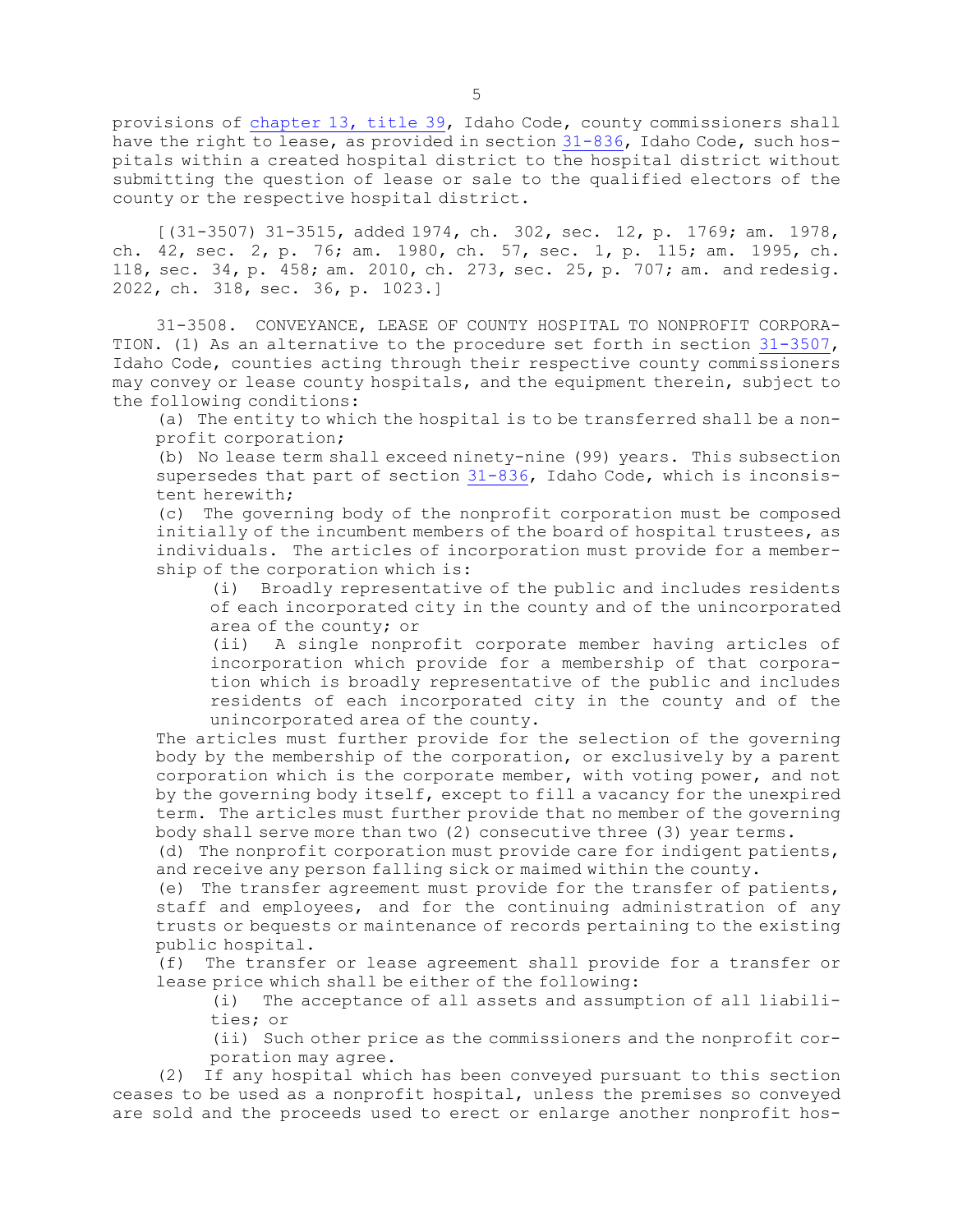pital for the county, the hospital so conveyed reverts to the ownership of the county. If any hospital which has been leased pursuant to this section ceases to be used as <sup>a</sup> nonprofit hospital, the lease shall terminate.

(3) The provisions of section [31-808](https://legislature.idaho.gov/statutesrules/idstat/Title31/T31CH8/SECT31-808), Idaho Code, with respect to the sale and disposition of real and personal property owned by the county, shall not apply to transactions covered by section [31-3507](https://legislature.idaho.gov/statutesrules/idstat/Title31/T31CH35/SECT31-3507), Idaho Code, and this section.

[(31-3508) 31-3515A, added 1986, ch. 240, sec. 1, p. 652; am. 2010, ch. 273, sec. 26, p. 707; am. and redesig. 2022, ch. 318, sec. 37, p. 1023.]

31-3509. SEPARABILITY. If any provision of this chapter or the application thereof to any person or circumstance is held invalid, such invalidity shall not affect other provisions or applications of this chapter, which can be given effect without the invalid provisions or applications, and to this end the provisions of this chapter are declared to be severable.

[(31-3509) 31-3516, added 1974, ch. 302, sec. 12, p. 1769; am. 1996, ch. 410, sec. 23, p. 1370; am. and redesig. 2022, ch. 318, sec. 38, p. 1024.]

31-3517. ESTABLISHMENT OF A CATASTROPHIC HEALTH CARE COST PROGRAM. [EFFECTIVE UNTIL JULY 1, 2023] (1) The governing board of the catastrophic health care cost program created by the counties pursuant to <sup>a</sup> joint exercise of powers agreement, dated October 1, 1984, and serving on June 30, 1991, is hereby continued as such through December 31, 1992, to complete the affairs of the board, to continue to pay for those medical costs incurred by participating counties prior to October 1, 1991, until all costs are paid or the moneys in the catastrophic health care cost account contributed by participating counties are exhausted, and to pay the balance of such contributions back to the county of origin in the proportion contributed. County responsibility shall be limited to the first eleven thousand dollars (\$11,000) per claim. The remainder of the eligible costs of the claim shall be paid by the state catastrophic health care cost program.

(2) Commencing October 1, 1991, <sup>a</sup> catastrophic health care cost program board is hereby established for the purpose of administering the catastrophic health care cost program. This board shall consist of twelve (12) members, with six (6) county commissioners, one (1) from each of the six (6) districts or regions established by the Idaho association of counties, four (4) members of the legislature, with one (1) each being appointed by the president pro tempore of the senate, the leader of the minority party of the senate, the speaker of the house of representatives and the leader of the minority party of the house of representatives, one (1) member appointed by the director of the department and one (1) member appointed by the governor.

(a) The county commissioner members shall be elected by the county commissioners of the member counties of each district or region, with each board of county commissioners entitled to one (1) vote. The process and procedures for conducting the election and determining the members shall be determined by the board itself, except that the election must be conducted, completed and results certified by December 31 of each year in which an election for members is conducted. The board recognized in subsection (1) of this section shall authorize and conduct the election in 1991.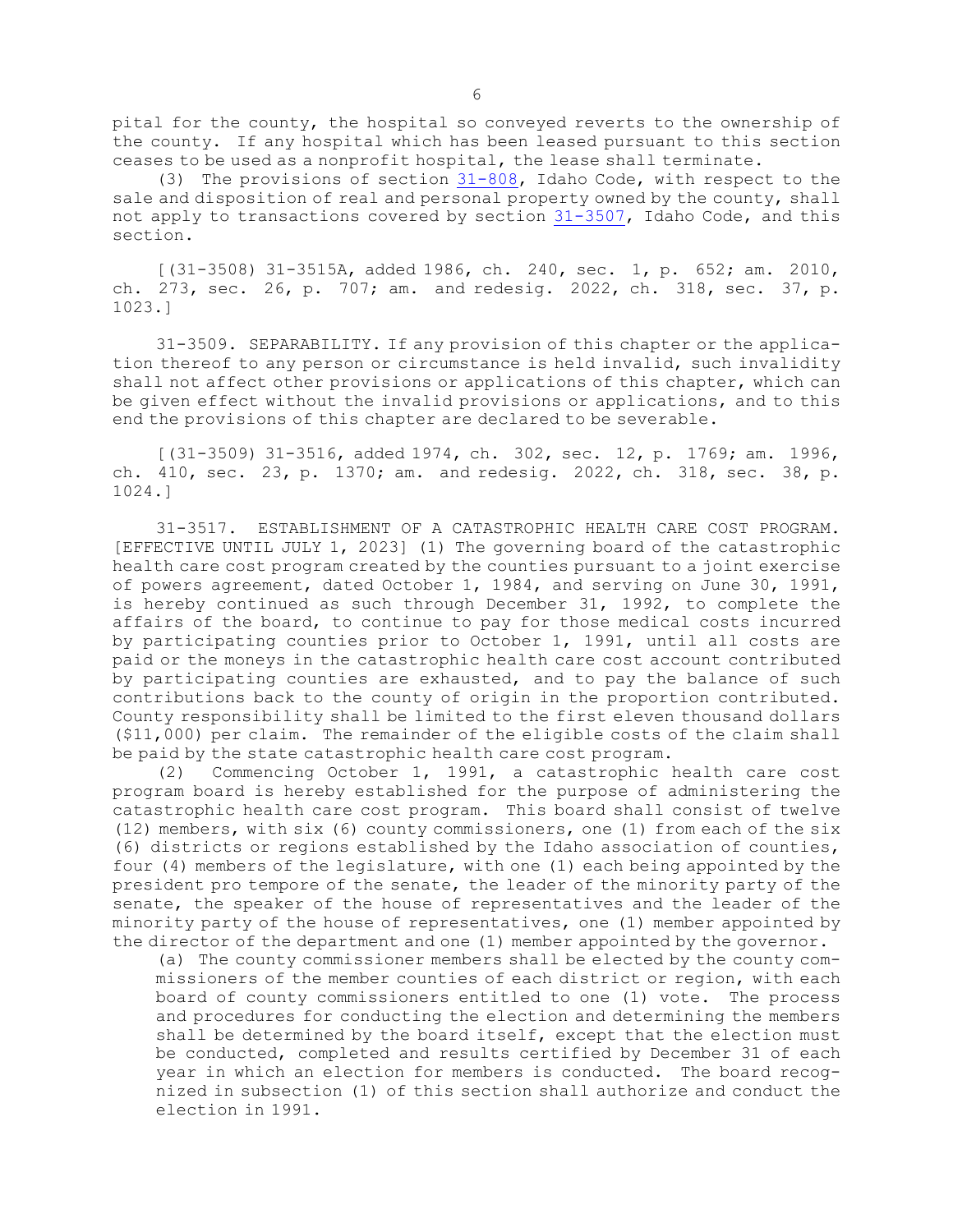(b) The term of office of <sup>a</sup> member shall be two (2) years, commencing on January 1 next following election or appointment, except that for commissioner members elected in 1991, the commissioner members from districts or regions 1, 3 and 5 shall serve for <sup>a</sup> term of one (1) year, and the commissioner members from districts or regions 2, 4 and 6 shall serve for <sup>a</sup> term of two (2) years. Members may be reelected or reappointed. Election or appointment to fill vacancies shall be for the balance of the unexpired term.

(c) The board shall have an executive committee consisting of the chair, vice chair, secretary and such other members of the board as determined by the board. The executive committee may exercise such authority as may be delegated to it by the board between meetings.

(d) The member appointed by the governor shall be reimbursed as provided in section [59-509](https://legislature.idaho.gov/statutesrules/idstat/Title59/T59CH5/SECT59-509)(b), Idaho Code, from the catastrophic health care cost account.

(3) The board shall meet at least once each year at the time and place fixed by the chair. Other necessary meetings may be called by the chair by giving notice as may be required by state statute or rule. Notice of all meetings shall be given in the manner prescribed by law.

(4) Except as may otherwise be provided, <sup>a</sup> majority of the board constitutes <sup>a</sup> quorum for all purposes, and the majority vote of the members voting shall constitute the action of the board. The secretary of the board shall take and maintain the minutes of board proceedings. Meetings shall be open and public except the board may meet in closed session to prepare, approve and administer applications submitted to the board for approval by the respective counties.

(5) At the first meeting of the board in January of each year, the board shall organize by electing <sup>a</sup> chair, <sup>a</sup> vice chair, <sup>a</sup> secretary and such other officers as desired.

(6) All moneys received or expended by the program shall be audited annually by <sup>a</sup> certified public accountant, designated by the governing board, who shall furnish <sup>a</sup> copy of such audit to the director of legislative services.

(7) The board shall submit <sup>a</sup> request to the governor and the legislature in accordance with the provisions of [chapter](https://legislature.idaho.gov/statutesrules/idstat/Title67/T67CH35) 35, title 67, Idaho Code, for an appropriation for the maintenance and operation of the catastrophic health care cost program.

[31-3517, added 1982, ch. 190, sec. 3, p. 511; repealed 1990, ch. 87, sec. 1, p. 553; reinstated and am. 1991, ch. 233, sec. 11, p. 559; am. 1992, ch. 266, sec. 1, p. 821; am. 1993, ch. 387, sec. 4, p. 1419; am. 1995, ch. 9, sec. 2, p. 14; am. 2009, ch. 177, sec. 16, p. 570; am. 2010, ch. 273, sec. 27, p. 708; am. 2011, ch. 174, sec. 1, p. 495; am. 2011, ch. 291, sec. 22, p. 809; am. 2020, ch. 82, sec. 33, p. 203.]

31-3518. ADMINISTRATIVE RESPONSIBILITY. [EFFECTIVE UNTIL JULY 1, 2023] (1) The board shall, in order to facilitate payment to providers participating in the county medically indigent program and the catastrophic health care cost program, have on file the reimbursement rates allowed for all participating providers of medical care and authorized by this chapter. However, in no event shall the amount to be paid exceed the usual, reasonable, and customary charges for the area.

(2) The board may contract with independent contractors to provide services to manage and operate the catastrophic health care cost program, or the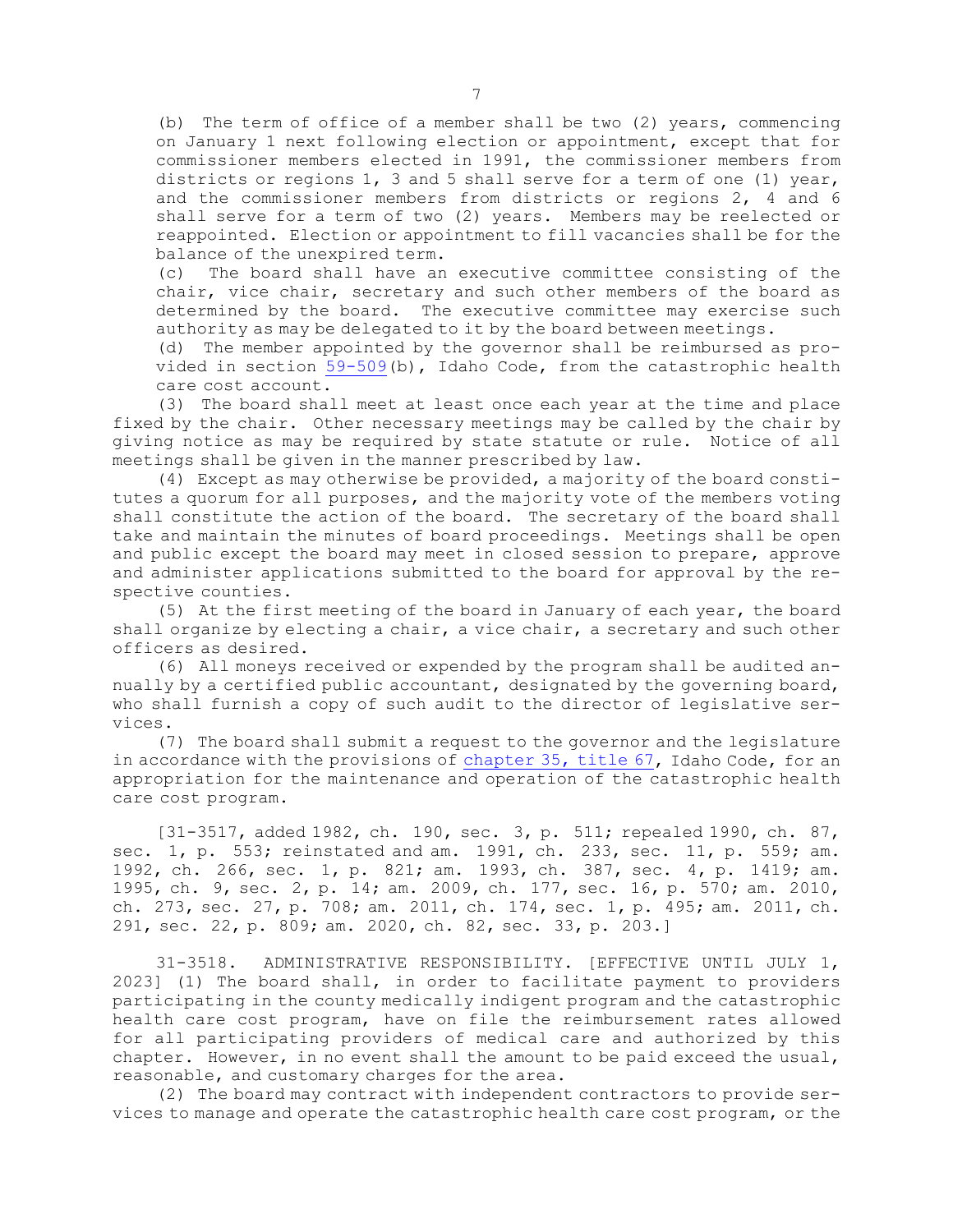board may contract for or appoint agents, employees, professional personnel and any other personnel to manage and operate the catastrophic health care cost program.

(3) The board shall develop rules for the catastrophic health care cost program after consulting with the counties, organizations representing the counties, health care providers, hospitals and organizations representing health care providers and hospitals.

(4) The board shall submit all proposed rules to the legislative council for review prior to adoption, in <sup>a</sup> manner substantially the same as proposed executive agency rules are reviewed under [chapter](https://legislature.idaho.gov/statutesrules/idstat/Title67/T67CH52) 52, title 67, Idaho Code. Following adoption, the board shall submit all adopted rules to the legislature for review in <sup>a</sup> manner substantially the same as adopted executive agency rules are reviewed under [chapter](https://legislature.idaho.gov/statutesrules/idstat/Title67/T67CH52) 52, title 67, Idaho Code. The legislature, by concurrent resolution, may modify, amend, or repeal any rule of the board.

[31-3518, added 1982, ch. 190, sec. 4, p. 511; am. 1983, ch. 215, sec. 5, p. 594; repealed 1990, ch. 87, sec. 1, p. 553; reinstated and am. 1991, ch. 233, sec. 12, p. 560; am. 2009, ch. 177, sec. 17, p. 571; am. 2010, ch. 273, sec. 28, p. 709; am. 2011, ch. 291, sec. 23, p. 810.]

31-3519. APPROVAL AND PAYMENT BY THE BOARD. [EFFECTIVE UNTIL JULY 1, 2023] (1) Upon receipt of the clerk's statement, <sup>a</sup> final determination of the county commissioners and the completed application, the board shall approve an application for financial assistance under the catastrophic health care cost program if it determines that:

(a) Necessary medical services have been provided for <sup>a</sup> medically indigent resident in accordance with this chapter;

(b) The obligated county paid the first eleven thousand dollars (\$11,000) of necessary medical services; and

(c) The cost of necessary medical services when paid at the reimbursement rate exceeds the total sum of eleven thousand dollars (\$11,000) in the aggregate per resident in any consecutive twelve (12) month period.

(2) Payment to <sup>a</sup> hospital or provider pursuant to this chapter shall be payment of the debt in full and the hospital or provider shall not seek additional funds from the applicant.

(3) In no event shall the board be obligated to pay <sup>a</sup> claim, pursuant to this chapter, in excess of an amount based on the application of the appropriate reimbursement rate to those medical services determined to be necessary medical services. The board may use contractors to undertake utilization management review in any part of that analysis.

(4) The board shall, within forty-five (45) days after approval by the board, submit the claim to the state controller for payment. Payment by the state controller shall be made pursuant to section [67-2302](https://legislature.idaho.gov/statutesrules/idstat/Title67/T67CH23/SECT67-2302), Idaho Code.

[31-3519, added 1982, ch. 190, sec. 5, p. 511; repealed 1990, ch. 87, sec. 1, p. 553; reinstated and am. 1991, ch. 233, sec. 13, p. 561; am. 1995, ch. 9, sec. 3, p. 16; am. 1996, ch. 410, sec. 24, p. 1371; am. 2009, ch. 177, sec. 18, p. 572; am. 2010, ch. 273, sec. 29, p. 709; am. 2011, ch. 291, sec. 24, p. 811.]

31-3520. CONTRACT FOR PROVISION OF NECESSARY MEDICAL SERVICES FOR THE MEDICALLY INDIGENT. [EFFECTIVE UNTIL JULY 1, 2023] The county commissioners in their respective counties, may contract for the provision of necessary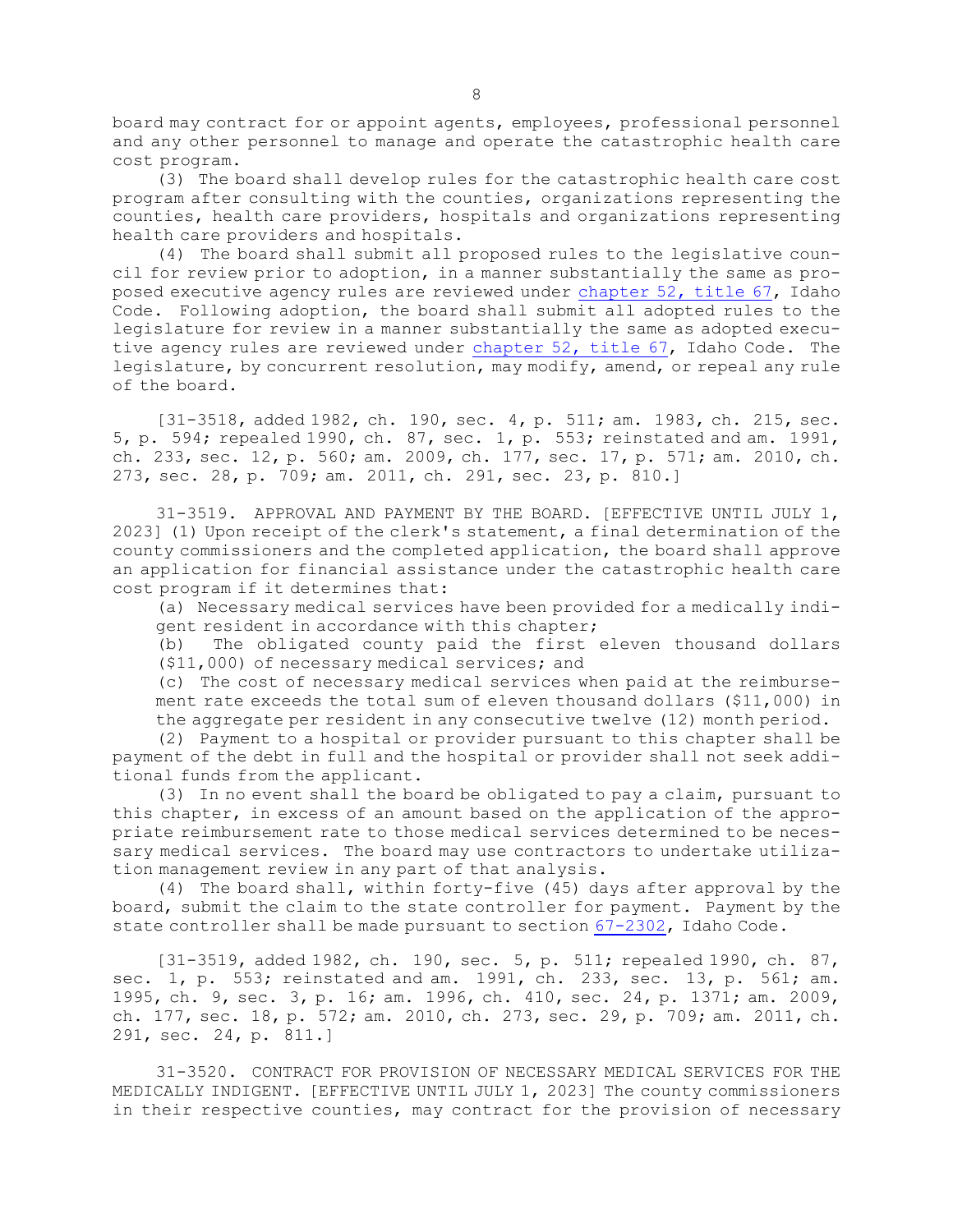medical services to the medically indigent and may, by ordinance, limit the provision of and payment for nonemergency necessary medical services to <sup>a</sup> contract provider. They shall require the contractor to enter into <sup>a</sup> bond to the county with two (2) or more approved sureties, in such sum as the county commissioners may fix, conditioned for the faithful performance of his duties and obligations as such contractor, and require him to report to the county commissioners quarterly all persons committed to his charge, showing the expense attendant upon their care and maintenance.

[31-3520, added 1992, ch. 83, sec. 6, p. 264; am. 1996, ch. 410, sec. 25, p. 1371; am. 2010, ch. 273, sec. 30, p. 710; am. 2011, ch. 291, sec. 25, p. 812.]

31-3521. EMPLOYMENT OF PHYSICIAN. [EFFECTIVE UNTIL JULY 1, 2023] The county commissioners may employ <sup>a</sup> physician to attend, when necessary, the patients of the county hospital, provided however, that the county commissioners may enter into contracts with groups of licensed physicians for medical attendance upon patients of the county hospital or other persons receiving medical attendance at county expense. They may provide for the employment, at some kind of manual labor, of such of the patients as are capable and able to work and the attending physicians must certify to the person in charge or lessee of the county hospital the names of such of the patients as are incapable of manual labor, and when any such patient becomes capable the physician shall certify that fact.

[31-3521, added 1992, ch. 83, sec. 6, p. 264; am. 2010, ch. 273, sec. 31, p. 710.]

31-3550. DECLARATION OF PUBLIC POLICY. [EFFECTIVE UNTIL JULY 1, 2023] It is the declaration of the legislature to be in the public interest to encourage nonlitigation resolution of claims between the counties and health providers of the state of Idaho by providing for prelitigation screening of such claims contesting indigent resource eligibility by <sup>a</sup> hearing panel as provided in this chapter.

[(31-3550) 31-A3501, as added by 1982, ch. 189, sec. 1, p. 509; am. and redesig. 2005, ch. 25, sec. 40, p. 98.]

31-3551. ADVISORY PANEL FOR PRELITIGATION CONSIDERATION OF INDIGENT RESOURCE ELIGIBILITY CLAIMS -- PROCEDURE. [EFFECTIVE UNTIL JULY 1, 2023] The counties in the state of Idaho and the health providers furnishing care to eligible medically indigent persons, as defined in section [31-3502](https://legislature.idaho.gov/statutesrules/idstat/Title31/T31CH35/SECT31-3502), Idaho Code, are directed to cooperate in providing an advisory panel in the nature of <sup>a</sup> special civil grand jury and procedure for prelitigation consideration of claims arising out of contested resource availability of persons applying for indigent relief under the provisions of [chapter](https://legislature.idaho.gov/statutesrules/idstat/Title31/T31CH35) 35, title 31, Idaho Code, which proceedings shall be informal and nonbinding, but nevertheless compulsory as <sup>a</sup> condition precedent to litigation. Proceedings conducted or maintained under the authority of this chapter shall be subject to disclosure according to [chapter](https://legislature.idaho.gov/statutesrules/idstat/Title74/T74CH1) 1, title 74, Idaho Code. Formal rules of evidence shall not apply and all such proceedings shall be expeditious and informal. The panel, thus created, will render opinions where the resource eligibility of applicants, as herein described, has been contested.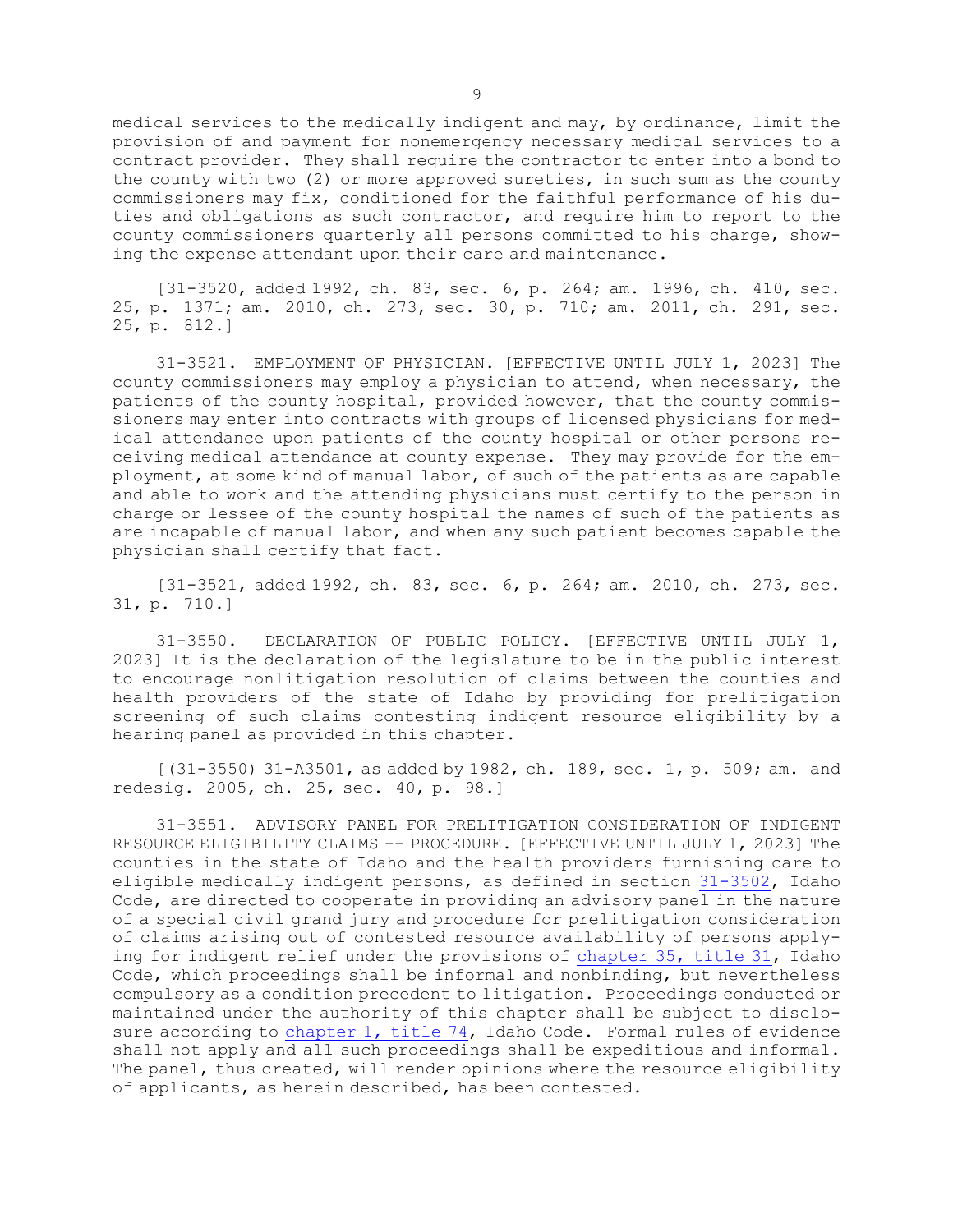[(31-3551) 31-A3502, added 1982, ch. 189, sec. 1, p. 509; am. 1990, ch. 213, sec. 28, p. 480; am. and redesig. 2005, ch. 25, sec. 41, p. 99; am. 2015, ch. 141, sec. 56, p. 420.]

31-3552. APPOINTMENT AND COMPOSITION OF ADVISORY PANEL. [EFFECTIVE UN-TIL JULY 1, 2023] The panel will consist of three (3) members to be designated as follows: the chairman of the panel shall be an appointed designee by and of the director of the department of health and welfare of the state of Idaho, and must be without bias or conflict of interest; one (1) member will be appointed by and represent the Idaho association of counties; and one (1) member will be appointed by and represent the Idaho hospital association. All panelists shall serve under oath that they are without bias or conflict of interest as respects any matter under consideration.

[(31-3552) 31-A3503, as added by 1982, ch. 189, sec. 1, p. 509; am. and redesig. 2005, ch. 25, sec. 42, p. 99.]

31-3553. ADVISORY DECISIONS OF PANEL. [EFFECTIVE UNTIL JULY 1, 2023] The general responsibility of the advisory panel will be to consider the eligibility of applicants on claims referred to them and render written opinions regarding such eligibility of applicants as based upon review of analysis of the resources available to the applicant, as defined in section [31-3502](https://legislature.idaho.gov/statutesrules/idstat/Title31/T31CH35/SECT31-3502), Idaho Code. Following proceedings on each claim, the advisory panel shall provide the affected parties with its comments and observations with respect to the claim. They shall indicate in such comments whether the applicant appears to have resources available to him or her sufficient to pay for necessary medical services; does not have adequate resources; or any comments or observations which may be relevant and appropriate. The findings of the advisory panel may be used by affected parties in resolving contested claims in <sup>a</sup> manner consistent with the findings presented. However, such findings will be advisory in nature only and not binding on any of the affected parties.

[(31-3553) 31-A3504, as added by 1982, ch. 189, sec. 1, p. 509; am. 2004, ch. 300, sec. 3, p. 840; am. and redesig. 2005, ch. 25, sec. 43, p. 99; am. 2009, ch. 177, sec. 19, p. 572.]

31-3554. TOLLING OF LIMITATION PERIODS DURING PENDENCY OF PROCEEDINGS. [EFFECTIVE UNTIL JULY 1, 2023] There shall be no judicial or other review or appeal of such matters. No party shall be obligated to comply with or otherwise be affected or prejudiced by the proposals, conclusions or suggestions of the panel or any member or segment thereof; however, in the interest of due consideration being given to such proceedings and in the interest of encouraging consideration of claims informally and without the necessity of litigation, the applicable statute of limitations shall be tolled and not deemed to run during the time that such <sup>a</sup> claim is pending before the panel and for thirty (30) days thereafter.

[(31-3554) 31-A3505, as added by 1982, ch. 189, sec. 1, p. 509; am. and redesig. 2005, ch. 25, sec. 44, p. 100.]

31-3555. STAY OF COURT PROCEEDINGS IN INTEREST OF HEARING BEFORE PANEL. [EFFECTIVE UNTIL JULY 1, 2023] During said thirty (30) day period neither party shall commence or prosecute litigation involving the issues submitted